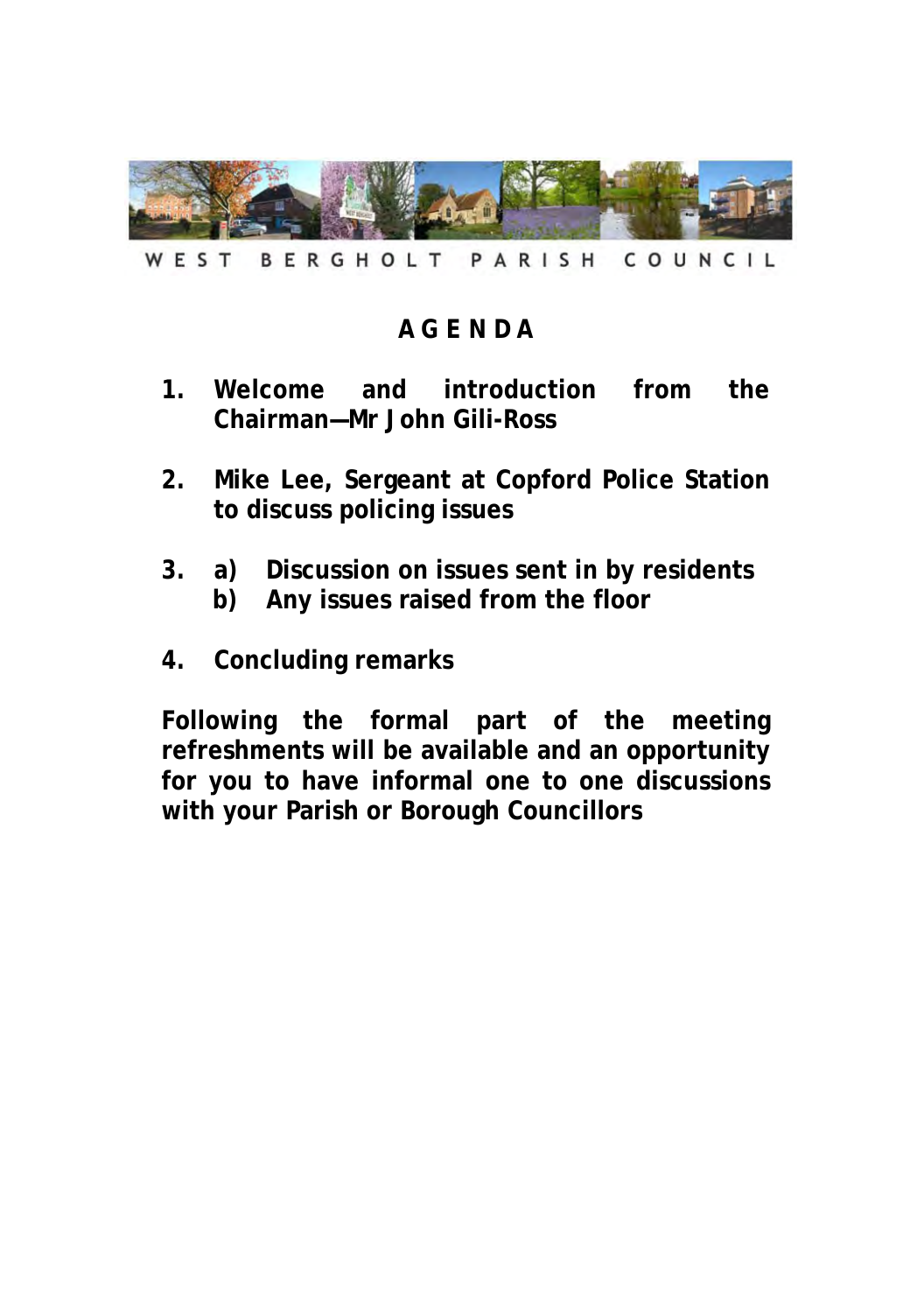### **WEST BERGHOLT PARISH COUNCIL ANNUAL PARISH MEETING Minutes of the Annual Parish Meeting Held in the John Lampon Hall Wednesday 25th June 2008—7.30p.m.**

| In the Chair:      | John Gili-Ross                                         |
|--------------------|--------------------------------------------------------|
| Members Present:   | Sally Butcher, Jenny Church, Bernard Colbron, Andrew   |
|                    | Savage, David Short, Peter Sleigh, Chris Stevenson,    |
|                    | Harry Stone, Bob Tyrrell                               |
| Clerk:             | Val Walsom                                             |
| Present:<br>public | Councillor Tod, Councillor Willetts, 10 members of the |
| Apologies:         | Peter Johnson                                          |

**Reports from the committees and the minutes of last year's Annual Parish Meeting were distributed in a booklet.** 

**Before the meeting started refreshments were served.**

**1. Welcome and introduction from the Chairman—Mr John Gili-Ross**  John Gili-Ross welcomed all. He explained that this is a new format for the Annual Parish Meeting and that it would be an informal but, hopefully informative evening. The meeting had been better advertised around the village and on the website this year.

**2. A short presentation on the completed Parish Plan and what this means for our community. This will be followed by questions and observations**  Chris Stevenson gave a presentation on the Parish Plan under the following headings: What is a Parish Plan (and who is producing it)? What have we done already? 2007/2008: Year of progress. 21 people volunteered to help take the Plan forward Establishing priorities for the village Spring 2008 consultations Overall priorities Priorities for the Parish Council What happens next? Action Plan Do you need any more help? Where can I find out more?

There were no questions from the floor.

 John Gili-Ross commented that the Parish Plan was very important. The government is trying to get local communities to look after their own affairs. The Parish Plan also gives credibility when applying for grants. Lexden Road pond has been improved, driven by local residents. The Parish Council needs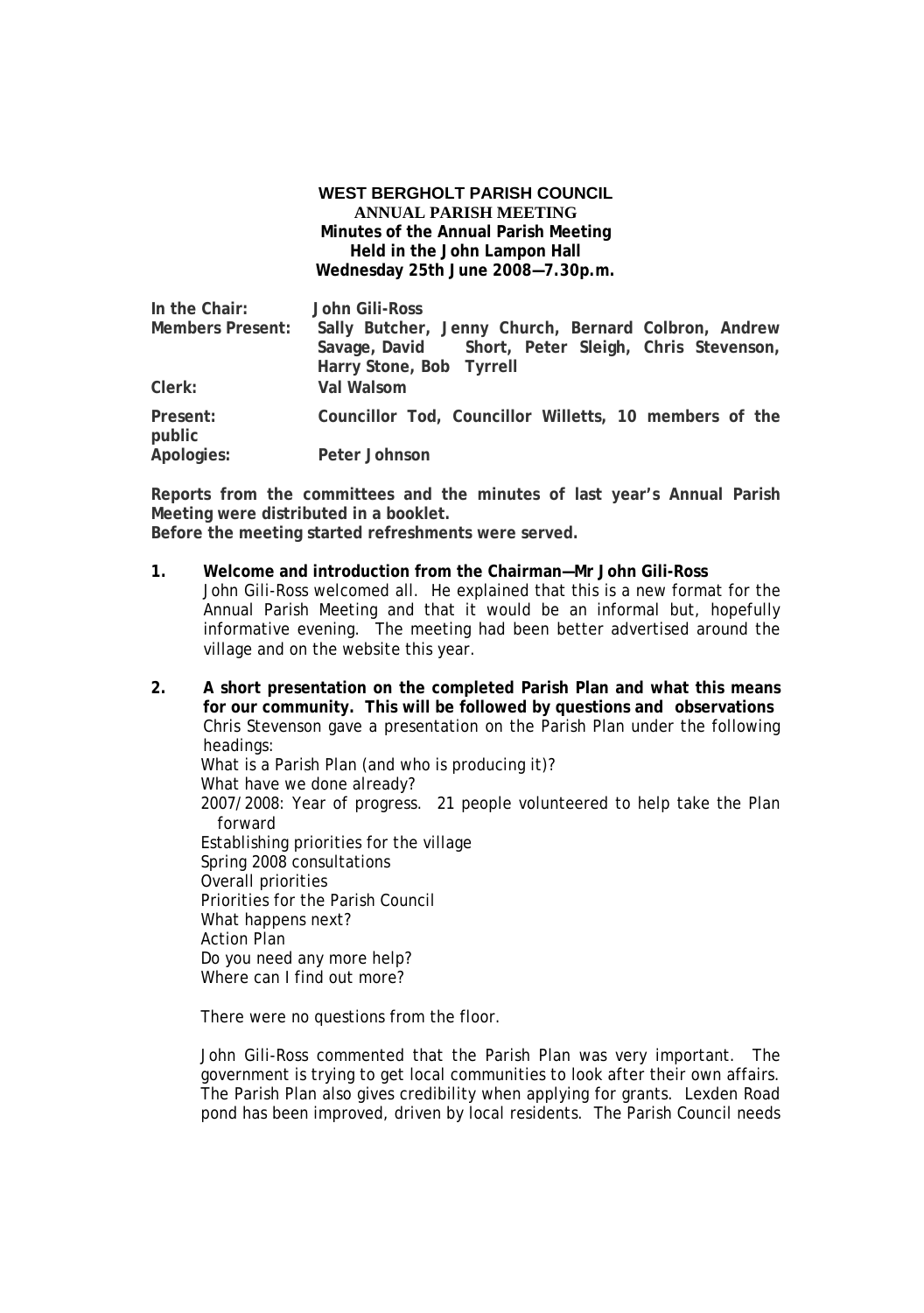to maintain this for the benefit of the village.

 The RCCE Best Kept Village organisers visited West Bergholt and we have been short-listed for an award. The Parish Plan was considered an important factor.

John Gili-Ross thanked the Parish Plan Steering Group.

**3a) Discussion on written issues sent in by residents**  No written issues were received.

#### **3b) Any issues raised from the floor**

- Issue: Some users of the hall have been having problems with locks on cupboards in the kitchen.
- Response: The cupboards are being looked at. The external fabric of the hall is currently a priority for refurbishment. This will, hopefully, mainly be paid for by grants.
- Issue: The village handyman does a good job. What are his areas and do they include the church yards?
- Response: Gary Walls' work is confined to the environs of the village and the hall. His workload is channelled through the Clerk and the Environment committee. The church areas are the responsibility of the churches.

 Our footpaths are a disgrace due to a lack of funding. A Local Highways Panel is currently being formed. It will have a say in where expenditure will be placed. Essex County Council has implemented a rangers scheme. This may not be working effectively as they are mainly 'patching' footpaths etc. A fallen tree in Hall Road was dealt with very quickly by Gary. He is also clearing the verge in front of the pond. The residents need to pool together to improve their local environment as was done around the Lexden Road pond.

Issue: Are there any more details on the Chitts Hill crossing? Response: Councillor Willetts said that this is still in the pipeline but is currently delayed. Once the automated barrier is installed it will be manned for at least 6 months until it is certain that the barrier is working safely.

- Issue: Work on the Village Green is still not completed following the Compulsory Purchase Order. The area is still not registered as Village Green.
- Response: The Chair of the Environment committee is unwell. There is regular dialogue between the Trustees and Essex County Council. The sub-contractor is not progressing with the work as fast as we had hoped. Essex County Council is funding a large part of this project.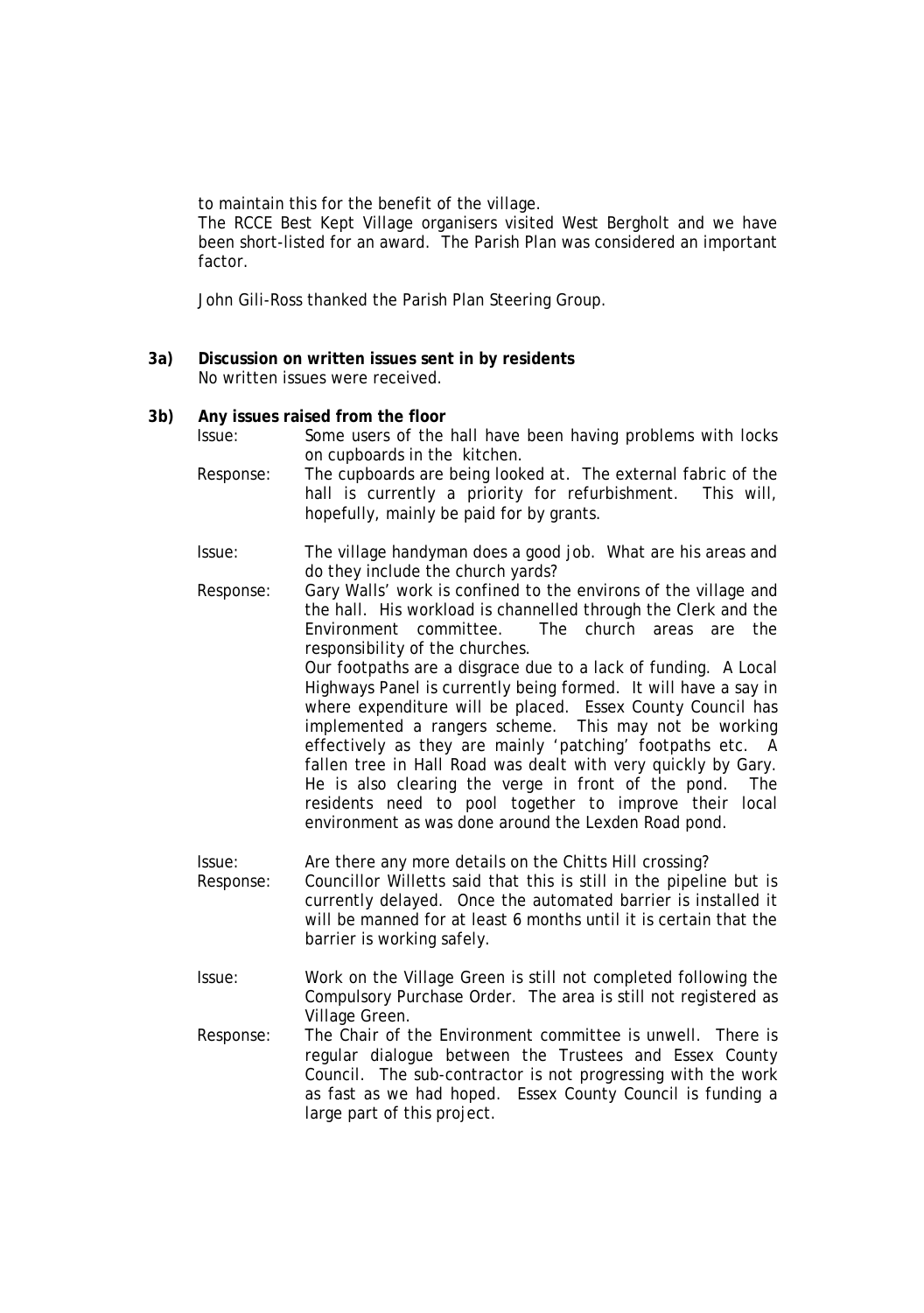| Issue:    | Was the Covenant relaxed on Macnally's yard? |
|-----------|----------------------------------------------|
| Response: | No it wasn't.                                |

- Issue: The notice board outside the Co-op is super. However, the latest Parish Council minutes read that letters about encroachment onto the Lorkin Daniell Playing Field were going out to residents of Mumford Close instead of Mumford Close and New Church Road.
- Response: This was an error and the letters will be sent to residents of Mumford Close and a resident of New Church Road. The Parish Council feels that the notice board is a big asset to the village. It is hoped there will be 3 new 'Welcome to West Bergholt' signs erected very shortly.

 Colchester Borough Council's Attended Freighter Service will be on 26<sup>th</sup> July and 20<sup>th</sup> September at the Orpen Hall. It was felt that a 'green' skip should be provided.

## **Concluding remarks**

John Gili-Ross concluded as follows:

This year saw the resignation of Suzanne Bowden and the co-option of Jenny Church and Sally Butcher. Gary Walls replaced Graham Broom as handyman.

Thanks went to the Parish Councillors, Val Walsom and June Mayhew. The Hall and Environment committees work very hard to ensure both areas are maintained for the benefit of the village. Thanks also went to the sub-committee responsible for organising the change of format for the meeting.

The village website is the biggest means of communications. There are many hits each day including many from other parts of the country and from around the globe. The site is open for use of anyone who wants to promote a village club etc.

The Bergholt Youth Group (BYG) organised a visit from an Essex Youth Service youth bus which was in position in the car park for those who wished to look around it following the meeting.

The meeting finished at 9p.m.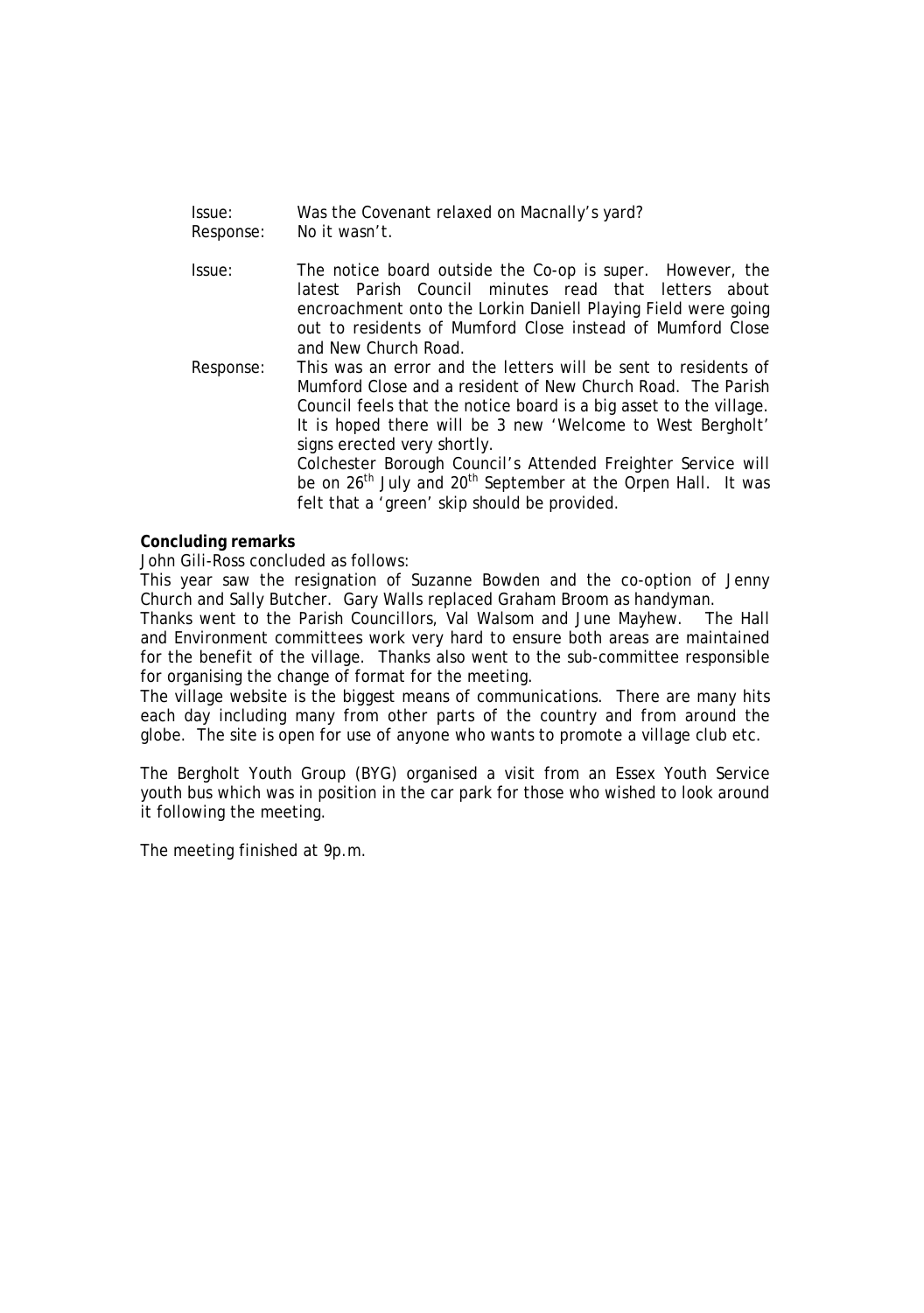## **A MESSAGE FROM THE CHAIRMAN — John Gili-Ross**

Welcome to the West Bergholt Annual Parish Meeting.

During the last 12 months West Bergholt was honoured by winning the Essex Best Kept Village award for the second time in 5 years, together with third prize in the Essex Village of the Year competition. These awards are no longer given to the most picturesque villages in our region. Our village won these awards after being judged to have excelled in the provision of diverse recreational and community services for the young, teenage, adult and senior members of our community. In making these awards the judging panel decided that our village stood out clearly as **the best** all-round village in Essex.

It is our residents that collectively helped win these awards and the organisers and club leaders that have made the difference yet again. Whilst some organisers may have changed over the years, their replacements continue the excellent work of meeting the needs of a modern and diverse village community.

At the last Annual Meeting our Parish Plan was launched and the working party continues to develop initiatives to meet the aims set out within the Plan. We should not underestimate the importance of our Parish Plan, which reflects the views and aspirations of residents and acts as a strategic pointer for our community to work towards in the years to come.

You will read of the activities and achievements made by the Parish Council sub committee members working on behalf of the village during the last year. Whilst meeting formally on almost a monthly basis, members also donate many hours of their free time addressing day to day issues and activities to achieve greater efficiency and easier decision making by the Parish Council as a whole.

Your Parish Councillors are very aware of the trust placed in them by residents to spend public money correctly and wisely. Evaluating new or replacement items and services and choosing the right suppliers that provide value for money is a very time consuming activity. None the less your Parish Councillors continue to undertake this responsibility, often without thanks, driven only by a desire to do what is best for the village.

We continue to review projects that will help improve and enhance the community whilst remaining within available budgets. For a number of years the Parish Council has successfully applied for and been awarded grants and donations to implement community projects. This funding is essential if we are to improve village facilities for all residents. Recognising that grants and donations from external organisations are likely to be in short supply in the foreseeable future, it has been necessary to increase the Parish Precept, (the part of your Council Tax that goes directly to run our village) by a much greater percentage than in previous years. Even with this increase, West Bergholt Parish Precept remains one of the lowest in the Borough of Colchester.

I would like to convey my personal thanks to all the members of the Parish Council for their commitment, dedication and professionalism. It is an honour to have been asked to remain as Chairman over the last year, a role much simplified by the hard work and support of my fellow Parish Councillors.

Particular thanks go to Val Walsom, our Clerk for ensuring the affairs of the Parish are kept in order and operate efficiently. My thanks go to our council support staff, in particular June Mayhew, the Halls Administrator and Gary Walls, the village handyman.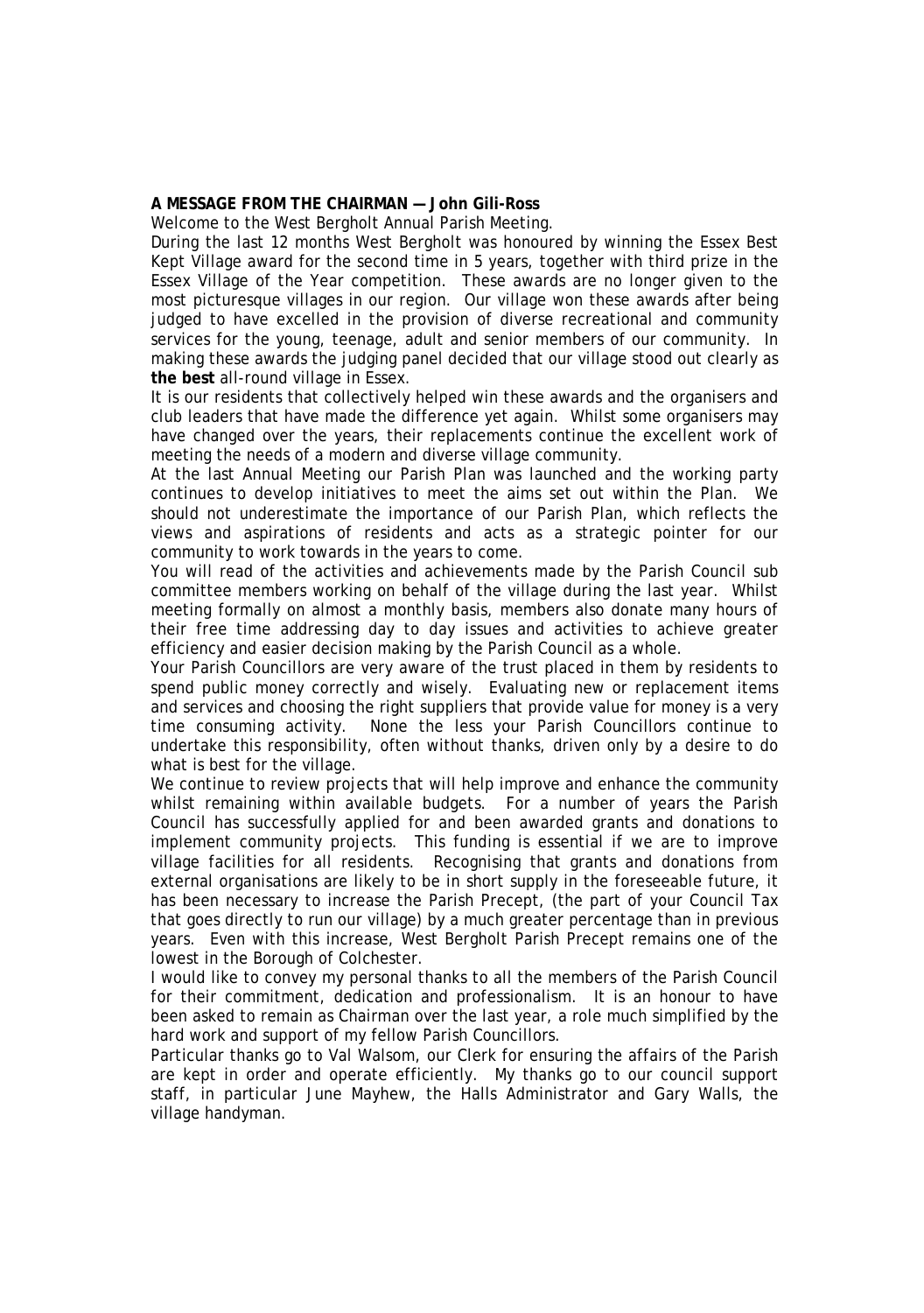# **REPORTS FROM THE COMMITTEES**

#### **ENVIRONMENT COMMITTEE REPORT—David Short**

The Environment Committee undertakes all matters for the village that do not come under the remit of Colchester Borough Council or Essex County Council. The following is a short report of the past year.

## **ALLOTMENTS** these are along Chapel Road

It has been another successful year for the allotments. Good growing conditions have resulted in a productive year for plot holders. That and other factors have resulted in an ever increasing demand for plots. The management committee have taken steps such as only letting plots in 5 rod lots to keep the waiting list down. A few plots have been relinquished and more have been created by clearing the only remaining uncultivated area on the site. This has been the major area of expenditure this year in a budget of over £1000 created from the rents on the eighty plus lots. Keeping the site well managed is a priority and so a skip is now provided once a year and monthly central bonfires have continued to improve the appearance of the site. Other expenditure has been on the control of vermin, a problem which needs to be continually addressed. The surrounding fence has been repaired adding to the image of a valued and well used resource for the village.

#### **POORS LAND** this area lies between Heathlands School and Colchester Road

The goal areas are to be re-turfed following a season of full usage. Additional trees have been planted around the edge of the land and Atkins has commenced reinstatement of the land bordering the Village Green. Further planning is to take place there shortly. The old entrance barrier has been removed and replaced and the wooden gate has been repaired.

## **VILLAGE GREEN** this is the area in front of the school

Work is in progress to clear the bramble overgrowth and to restore the heath to its original status as a Heathlands amenity.

#### **LORKIN DANIELL PLAYING FIELD** the field around Orpen Hall

Work is in progress to repair and service the play equipment following a recent inspection of the area. Talks are ongoing with the Football Club with regard to the proposed new club house and further development of the training facilities.

#### **PONDS**

Queens Road and Lexden Road ponds are managed by the Parish Council. Hall Road is looked after by the Parish Council.

The duck house has been replaced at the Queen's Head site and additional trees have been planted. The question of ownership of the Hall Road pond is being investigated but in the meantime it is being maintained by the village handyman. Debris and discarded vegetation has been removed from the Lexden Road site and again the area is now being maintained by the village handyman.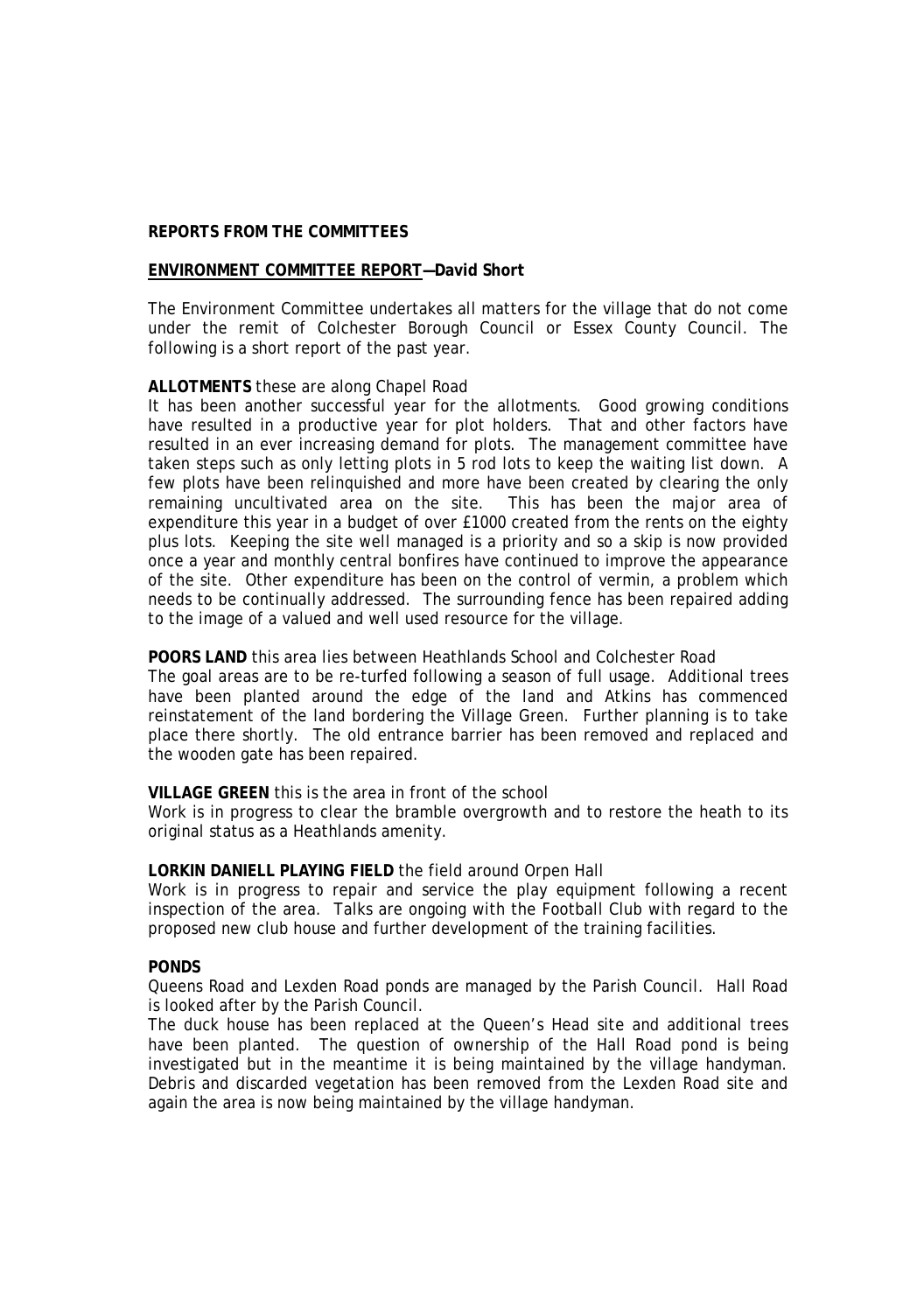#### **BUS SHELTER—CHAPEL ROAD**

Seating has now been installed in the shelter. **ORPEN HALL CAR PARK** 

A programme of repairs to the surface of the car park has been agreed and will shortly be implemented.

#### **GENERAL INFORMATION**

It is the Environment Committee's aim to clean all graffiti as soon as it appears so as not to encourage further vandalism, similarly it is the aim to ensure that all litter is cleared as soon as possible. This work is carried out by the handyman sometimes assisted by members of the committee.

#### **FINANCE REPORT—Andrew Savage**

At the time of preparing this report we have heard that the Audit Commission are about to 'sign off' the 2007/08 accounts which will complete the external audit. My thanks go to Val Walsom for all the work she has undertaken, and to Ann Hallam for her (unpaid) Internal Auditor duties.

The accounts for the following year, ending March 2009, are currently being prepared and the pre-audited figures can be summed up as follows:

The Parish Council's General Accounts show an income for the year of over £35,600 as against an expenditure of just over £30,300. The difference is as a result of receiving slightly more income than anticipated combined with success in controlling our General Expenditure in these difficult times.

The Orpen Memorial Hall Accounts show an income, similar to the previous year, of over £34,600. Restraining the expenditure to under £31,600 means that the difference can be put towards the cost of major maintenance to the building's fabric. To this end we applied for grants (and have been promised £10,000) from Colchester Borough Council and Essex County Council for work to replace the guttering and downpipes, some of the external doors and one of the windows.

Moving forward to this year's finances, the Village precept has been raised by a significant percentage compared to the previous year. The increase (which works out at around 15 pence per week per household) needs to be placed in context. Over the past decade or so West Bergholt Parish Council has been able maintain a low village precept whilst still providing improved community facilities through prudent financial planning and a positive attitude towards applying for and winning grants from various sources. This means that, even after the above increase, West Bergholt's contribution per household is still only the  $18<sup>th</sup>$  highest of the 29 parish councils receiving money from Colchester Borough Council.

The reason for the increase is that in the past we have managed to gain many thousands of pounds each year (particularly from Essex County Council and Colchester Borough Council) to improve various community facilities such as the Village Hall and play equipment for children of all ages. In the current financial climate such generosity is unlikely to continue at those previous levels and therefore we have taken this into account when planning our future expenditure.

 In addition, after 3 years of preparation the Parish Plan has been published. This has enabled the community to put forward its views on a variety of issues and clarifies what aspects of village life are important to them. As a result a table of actions clarifies what aspects of village life are important to them. As a result a table of actions has been produced for each of the 8 themes which try to capture all aspects of our village life. Many of these actions (e.g. 'provision of a youth club and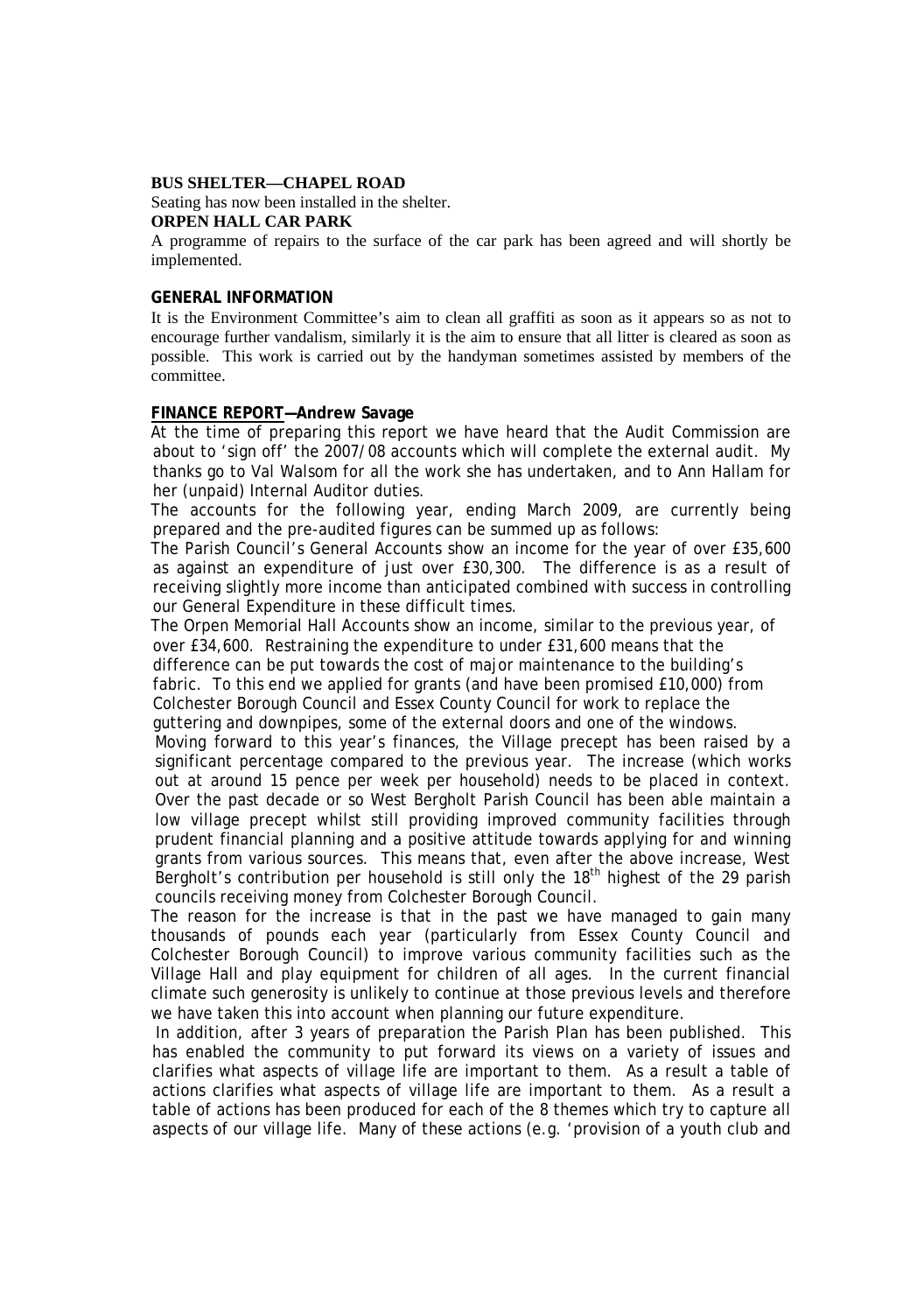meeting place' and 'road safety and speeding traffic') will require leadership from the Parish and may have some financial implications.

We therefore believe that those few pennies a week will be put to good use!

# **VILLAGE BULLETIN REPORT—Bernard Colbron**

During the past year the Bulletin has provided a cross section of news, stories and carries details of future events of village clubs. The advertisers remain loyal to the Bulletin and there have been very few changes. The Bulletin committee have varied the format and style of the Bulletin to help ensure an interesting publication.

The Bulletin is placed on the village web site and is obviously read by ex-pats in foreign places. Emails have been received from Canada, Australia and parts of Europe and on one occasion have even received pictures from a point near the summit of Mount Everest.

Thanks go to the editorial committee for their help in producing the Bulletin. In April Jon Lander, a Bulletin editor for many years felt it was time to resign from the committee as he and his wife Helen have decided to leave the village. I would like to thank him for all his help and contributions over many years. Taking his position on the committee we warmly welcome Jane Williams to the team.

One final note – the village population is getting larger which is reflected in the number of copies delivered to every household and the number is now closer to 1500.

# **PLANNING COMMITTEE REPORT— Bob Tyrrell**

*The Planning Committee has regular meetings on the third Wednesday each month at 7.30 in the small committee room if anybody who wish to express their views on any planning application please feel free to just come along.* 

The role of the West Bergholt Planning Committee is very much one of **consultation** by Colchester Borough Council on local planning applications. These vary from a front porch to the larger developments in the Village. As the planning committee, **we do not make decisions**, we only make **recommendation to CBC** based on our local knowledge, **we try** to have a balanced view and **act in the best interests** of the village.

This year has been very quite partially due to the recession. We have been asked to comment on 50 applications, about the same as last year.

| No comments -            | Approved 33   |
|--------------------------|---------------|
| No comments -            | Refused 2     |
| Comments -               | Approved 5    |
| Comments -               | Refused 1     |
| Awaiting outcome -       | 6             |
| Withdrawn -              | $\mathcal{P}$ |
| Awaiting appeal outcome- |               |

**Colchester Borough Council** emerging Local Development Framework (LDF)

The planning committee had a meeting with Laura Chase of CBC. The current Planning system is changing from a traditional based **Structure Plan** to **Local**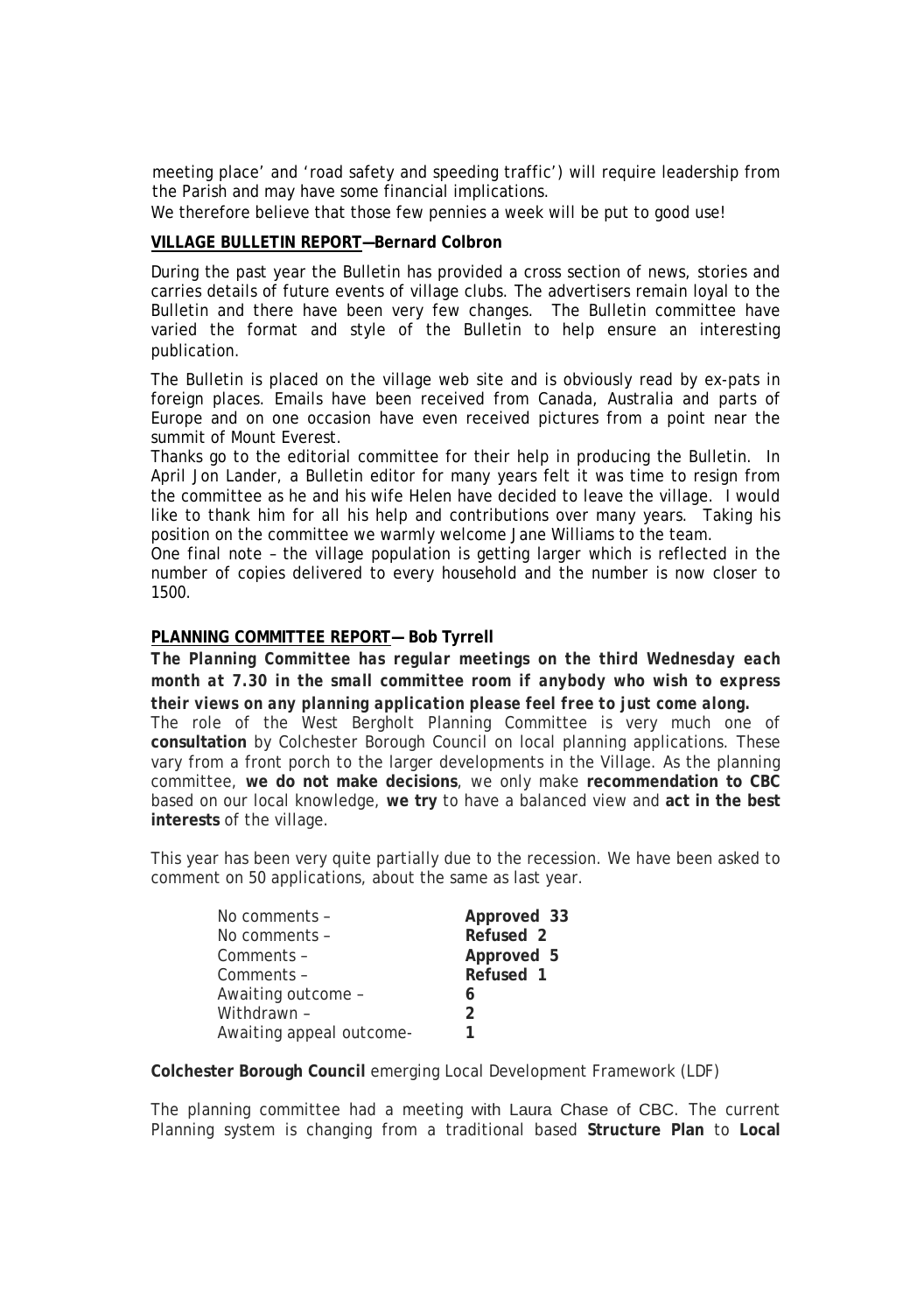# **The Current Village Envelope**



CBC has issued a list of development sites across the Borough with a probability rating. This will be subject to scrutiny and will be examined by a Planning Inspector.

The whole principle of the LDF is that it is flexible and sites will be constantly introduced and examined during its lifetime but it will be more difficult to introduce and justify new sites after the January 2009 deadline has passed.

The Parish Council could promote a development site "say for" Sheltered Housing and link it to a "Development Agreement" whereby a developer would have to contribute substantial amounts of money to fund road improvements and traffic calming in the village. There is no guarantee this would gain approval, as it would have an adverse effect on the value of the land.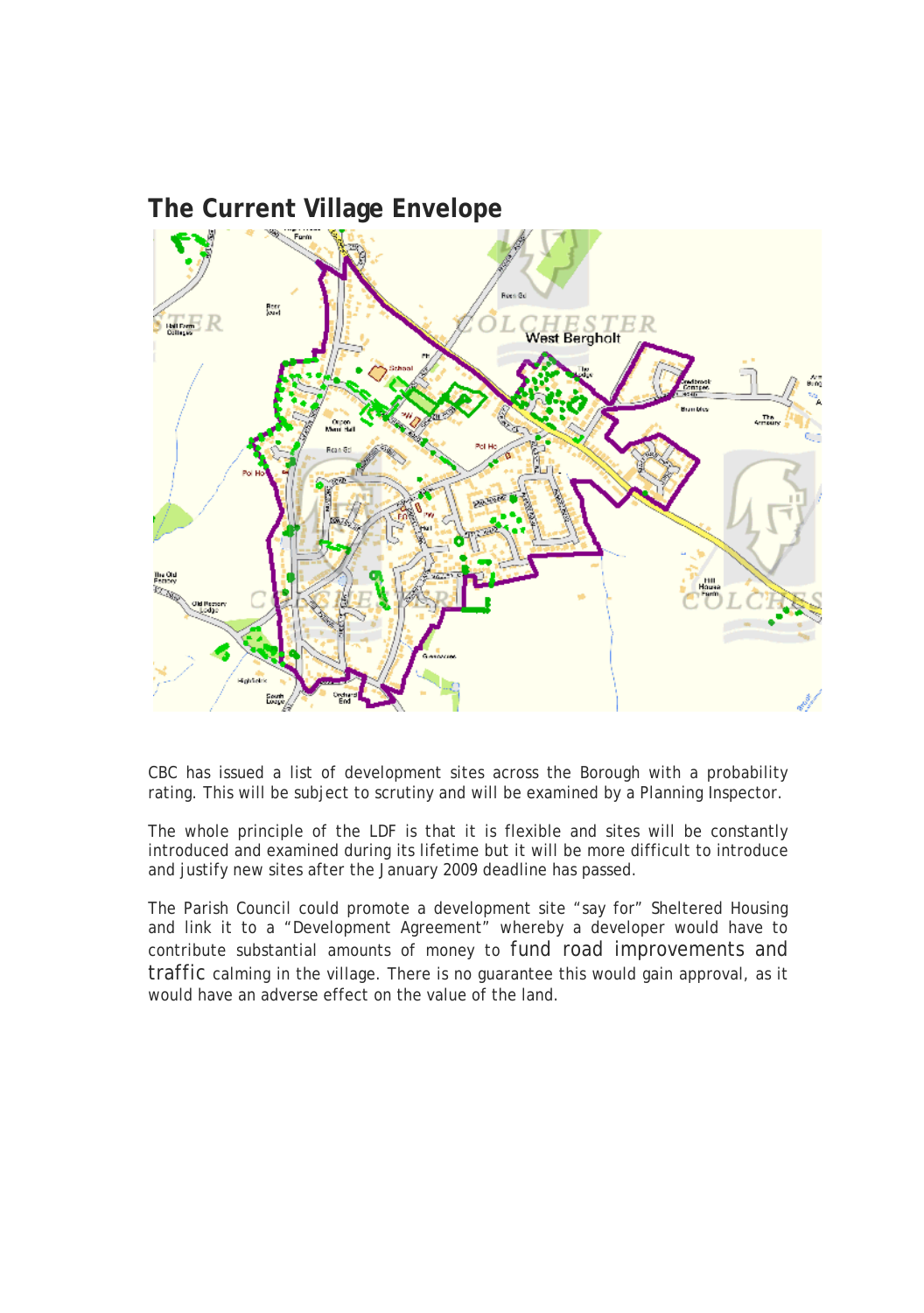# **LDF-Site Allocation and Options** (North East Colchester)



Generally I think we are lucky, if you look at the areas earmarked for development in North East Colchester. Sites inside the A12 will take a bulk of the housing allocation. In the recent past West Bergholt has avoided larger developments because Heathlands School was too small to take any large influx of families but now the school place allocation system has changed, we are no longer protected. So in the future we will have to fight to retain our Village Envelope.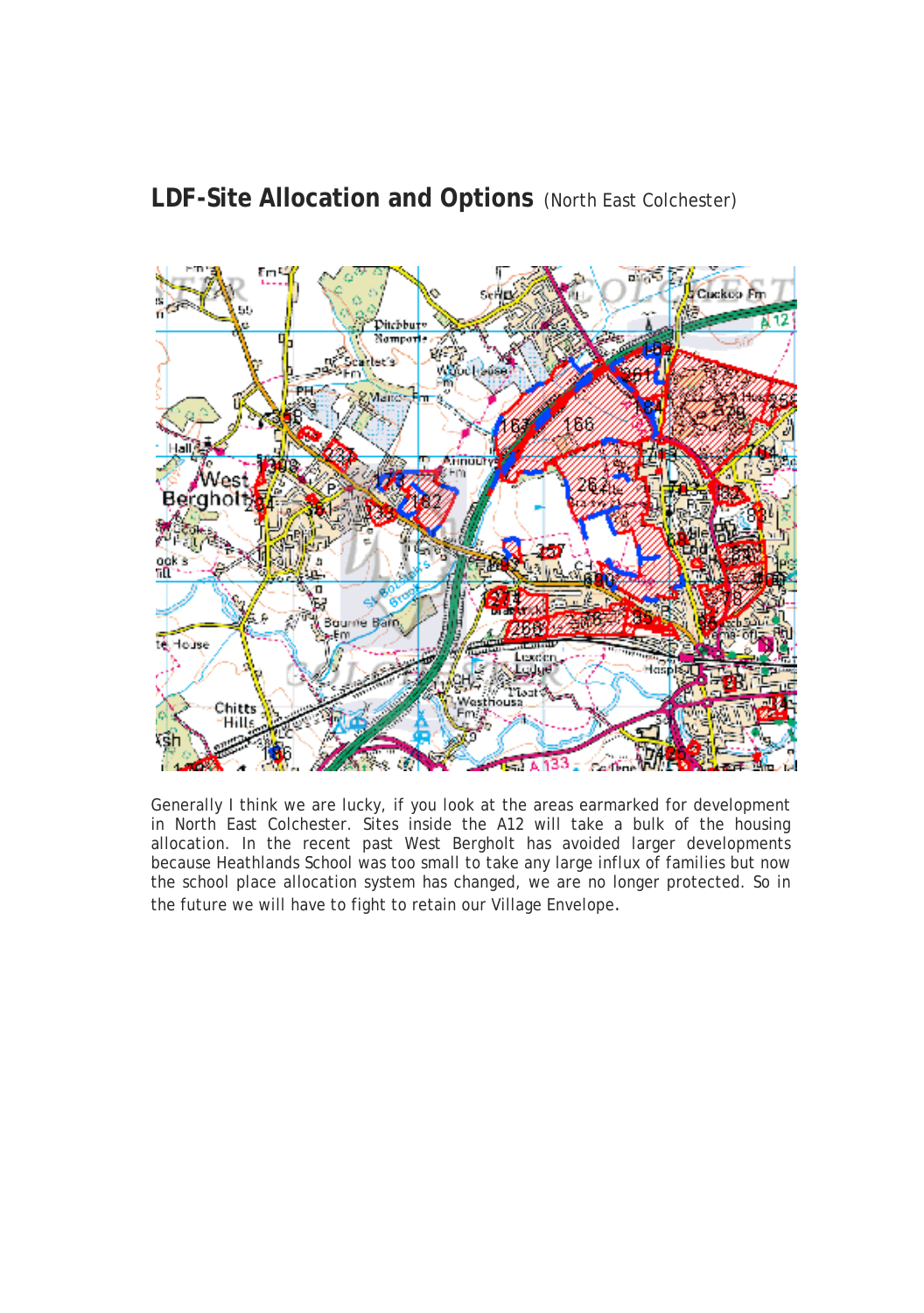# **LDF-Site Allocation and Options**



Housing Land Availability

**The good news** is that CBC has no plans to **change the current Village Envelope**. All the sites (indicated above) are mostly outside the Village Envelope and therefore **stand very little chance** of being included as real development sites in the emerging LDF. There are exceptions to the LDF such as land for Rural Affordable Housing sites which can be sponsored by a Parish Council. Currently in the published element of the LDF there is an allocation of 50 new units for West Bergholt, for the period 2001 to 2021. I carried out a quick calculation and estimate c30 units have been built or are currently under construction. So this leaves only scope for 20 units between now and 2021.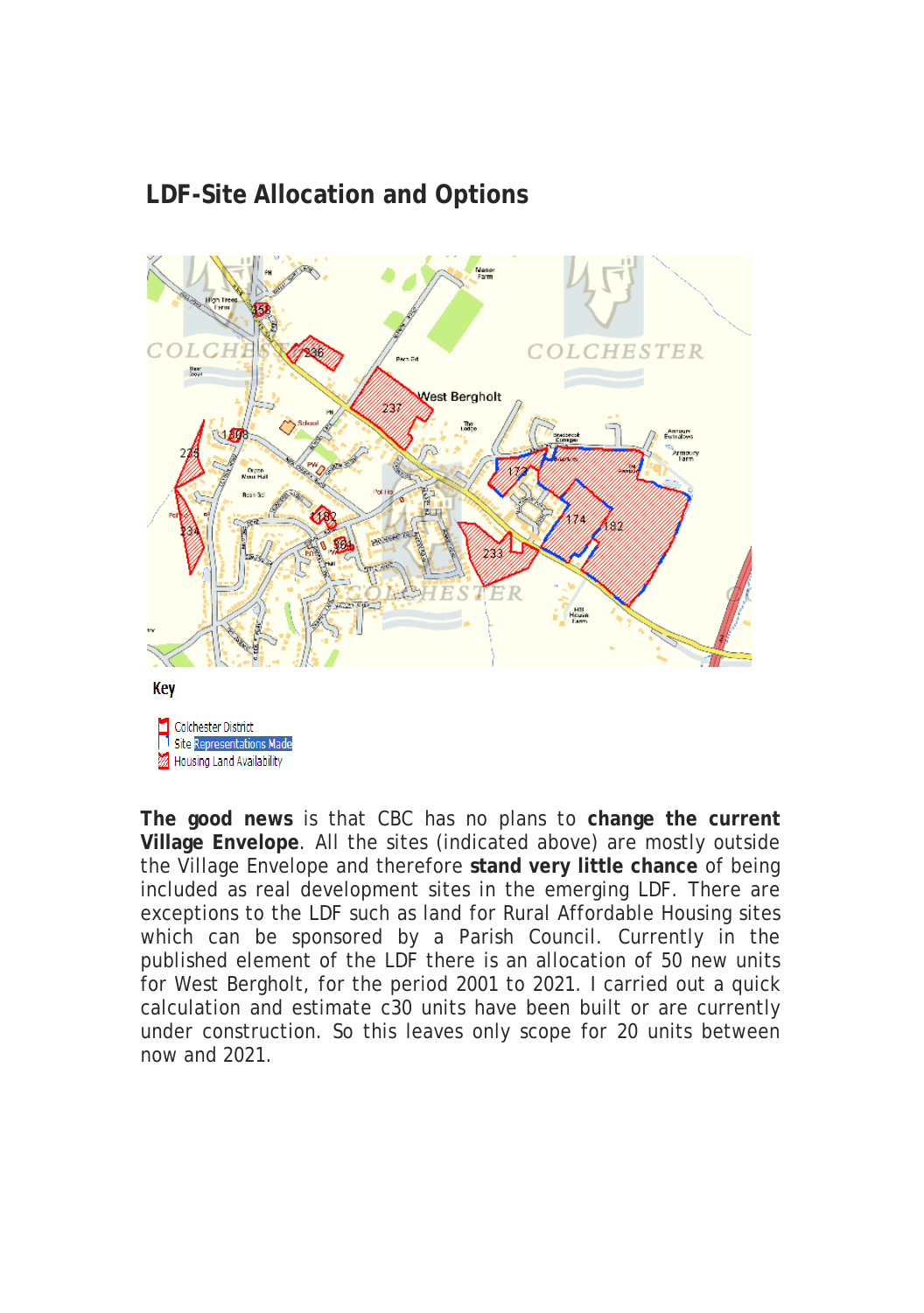# **HALL COMMITTEE REPORT— Bernard Colbron**

At the start of the 2008/2009 financial year the Hall Committee laid out its plans for the year matching these to the available budgets. Both the Orpen Hall and the John Lampon Hall continue to be heavily used by village residents with there being few free available rental periods.

The Halls sub committee decided to consolidate on previous years of change and in some instances disruption, whilst major improvements were initiated. The result have been very pleasing and allowed the committee to consolidate activities and plan for the future.

The committee are very pleased to announce that both Halls have been awarded the Rural Community Council of Essex (RCCE) Quality Hallmark status during the last year. Award of this Quality certificate was one of the first made to an Essex village.

Our focus for the year has been to refurbish the exterior of the Orpen Hall. The windows and doors are in need of replacement, most being the originals installed when the hall was constructed in 1938. Likewise the rainwater systems and soffit boards are now beyond repair and in need of replacement. The cost for doing all of this work amounts to nearly £30,000 which is more than the Hall funds can afford. Grants were sought to assist in this replacement scheme but the lack of grant availability due to the recession means that only the most necessary items can be replaced. Orders have now been placed to replace all the remaining original doors of the Orpen Hall and to replace the entire rainwater system and soffits. It is hoped that further grants during 2009/2010 becoming available will permit the replacement of all windows.

Over the past year both Halls have been subject to minor vandalism including graffiti to the doors. This was quickly removed by our village handyman, and this appears to have kept this antisocial activity to a minimum. Vandals climbed onto the hall roofs and dislodged and broke some roof tiles and the repair costs being met from our budget.

Regrettably the Social Club, which forms part of the Orpen Hall fabric, was subject to break-ins during the year. Fortunately the majority of these repair costs were met by the Parish Council insurance.

In closing I would like to thank all the members of the Hall Committee for all their help and support over the past year. They are Sally Butcher, Jenny Church, David Short and Peter Sleigh.

One final note – the village population is getting larger which is reflected in the number of copies delivered to every household and the number is now closer to 1500.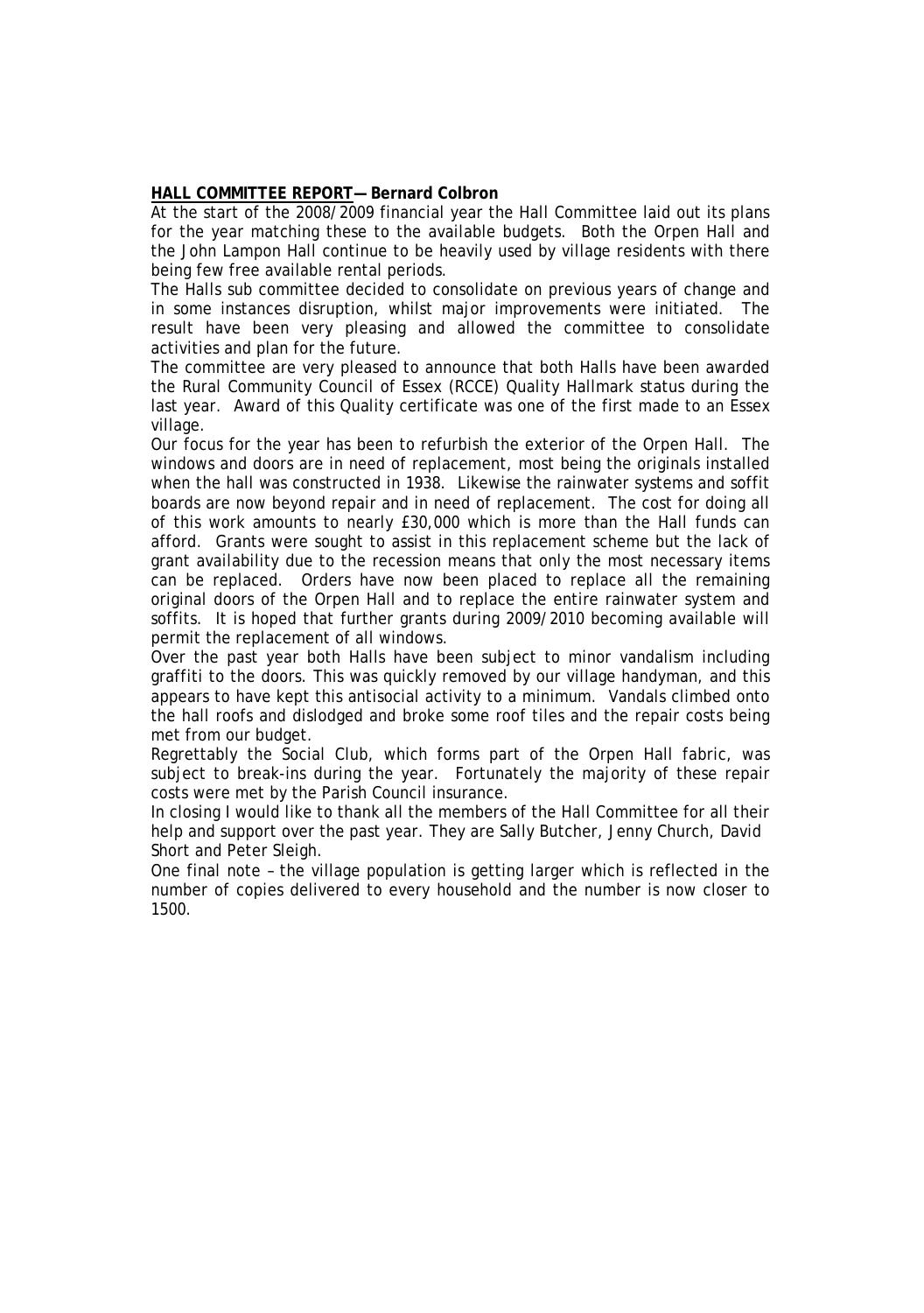#### **PARISH PLAN REPORT – Chris Stevenson**

Current Steering Group Members

**Catherine Bailey; Jenny Church; John Ford; Murray Harlow; Gunter Klaphake (Secretary); Victoria Power (Treasurer); Chris Stevenson (Chair); Harry Stone; Chris Young**  Previous members **Claire Cunningham (former Treasurer)** 

#### **1 Introduction**

The Parish plan is now complete having taken approximately three years to prepare. The past year has focused on consulting on priorities and writing the draft and final versions of the plan.

# **2 Main Activities Carried Out**

The group has met every month without fail over the last year and in addition many other meetings have been held to discuss individual ideas such as preparing consultation material. The notes of the meetings have been reported monthly to the Parish Council. The following is a simple summary of activities

**Spring 2008**: Consultation on Parish Plan priorities.

 **Summer 2008**: exhibition of draft Parish Plan and results of consultations at Village Fayre.

 **Autumn 2008**: Completion of Parish Plan (First Issue) and publicising this through newsletters, Village Bulletin and Village Website; adoption of plan by Parish Council

 **Winter 2008**: Workshop to discuss how to progress the action plan; publication of Second Issue; submission of plan to Colchester and Essex Councils and RCCE; refreshing the Steering Group membership

The main medium of disseminating the plan's progress has again been the quarterly Village Bulletin and four articles have been written over the past year. The Autumn edition also contained an extensive "pull out" section summarising the plan for households to keep. As well as the Bulletin the village website has been used to document the progress of the plan; to publicise the results of consultations and of course to publish the plan itself. Good use has been made of the RCCE grant and PC contribution with over £1,000 spent on publication and consultation activities over the last three years.

#### **3 Main Findings**

The Parish Plan is titled "West Bergholt Future" and has a sub title of "moving forward together". It runs to some 40 pages and contains the following sections

About the Village

Producing the Plan

Survey Findings

 8 subsections covering: *Social and Community; Environment; Village Amenities; Housing and Planning; Community Safety and Crime; Transport; Democracy; Taking the Plan Forward* 

Each of the subsections contains a prioritised action plan which reflects the actions that households, businesses and village organisations saw as priority matters for the village. A major milestone was achieved in September 2008 when the plan was adopted by the Parish Council.

Following the adoption a workshop was held in December 2008 and a number of people from the village joined representatives from the steering group, the RCCE and the Parish Council to debate how the priority actions could be taken forward and which organisation was best placed to take the lead.